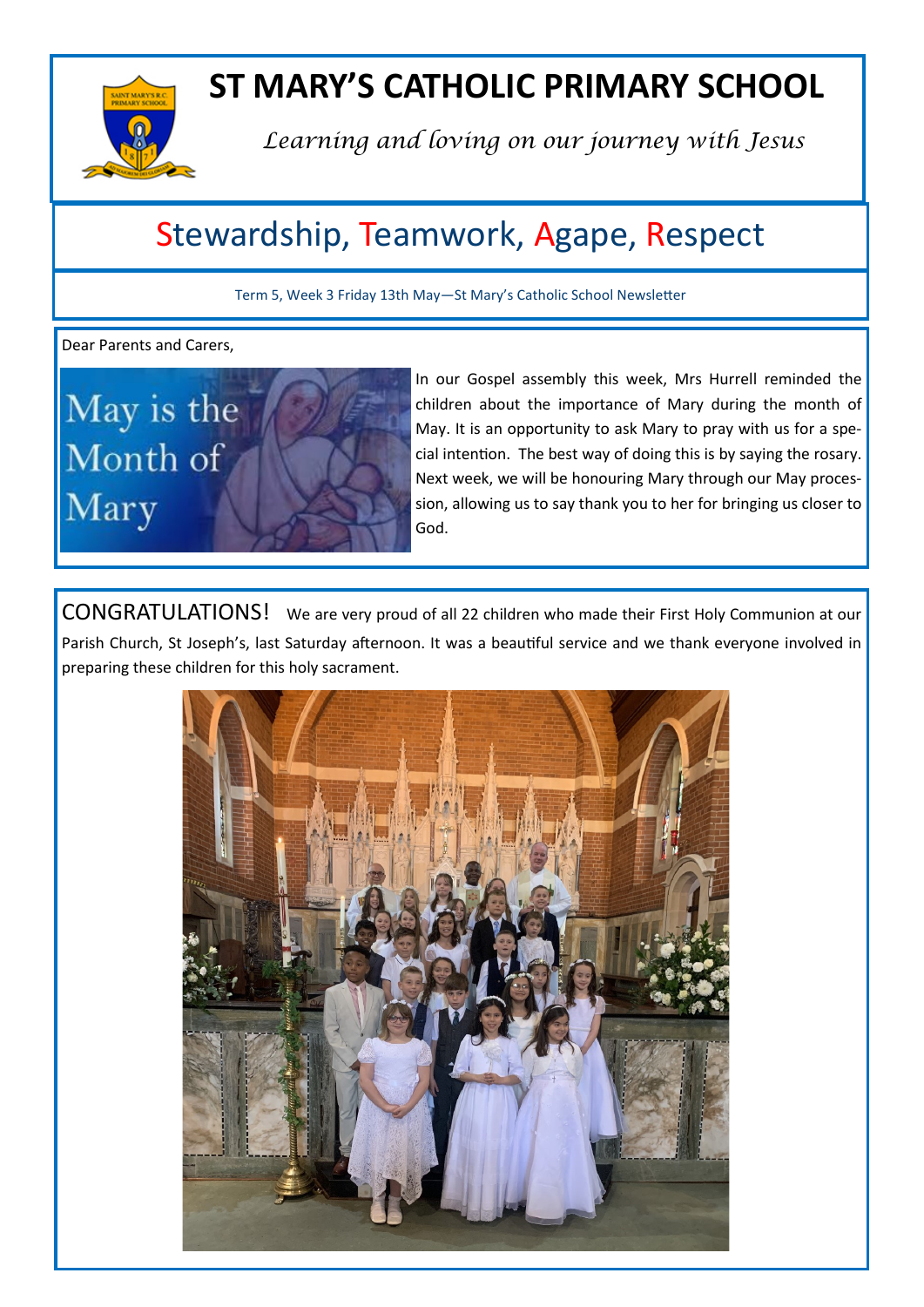### **Celebrations Assembly**

Congratulations to the following children from for achieving the Star of the week on Friday 13th May 2022. **The children were:**

| Bumblebees-Neve  | Ladybirds-Sarah    |                    |
|------------------|--------------------|--------------------|
| Infant 1— Aziah  | Infant 2 - Zuzanna | Infant 3- Keira    |
| $LI -$ Jacob     | JL2-Lilliana       | $LJ3 - Lola-Megan$ |
| $UJ1 -$ Scarlett | UJ2-Denelda        | UJ3-Toni           |

Head Teacher— All of Year 6, For their determination and effort during SATs week.

## **BOOK RECOMMENDATIONS OF THE WEEK**

## **From Mrs Akehurst**

If you are looking for something different to read, here are some books I enjoyed reading



as a child.

## **EYFS - Dogger by Shirley Hughes**

This is about how a little boy loses his most precious toy, his stuffed dog his most treasured companion. His family search everywhere for his dog, but ultimately it is the kindness of his big sister who brings the dog safely back.



# **KS1 - Mrs Pepperpot Stories by Alf Proysen**

You might think it a bit inconvenient to find yourself shrinking to the size of a pepperpot, but Mrs Pepperpot has not choice in the matter, it just happens. These stories tell the story of a little old lady with a remarkable secret and show that even the smallest of people can come out on top.

**Ian Serraillier** 

# **KS2– The Silver Sword by Ian Serraillier**

Set in World War II, three Polish children are separated from their parents and left to fend for themselves, hiding from the Nazis in the ruins of their city. It is a moving story of the hardships the children had to endure; showing the knowledge and maturity the gained through their ordeal.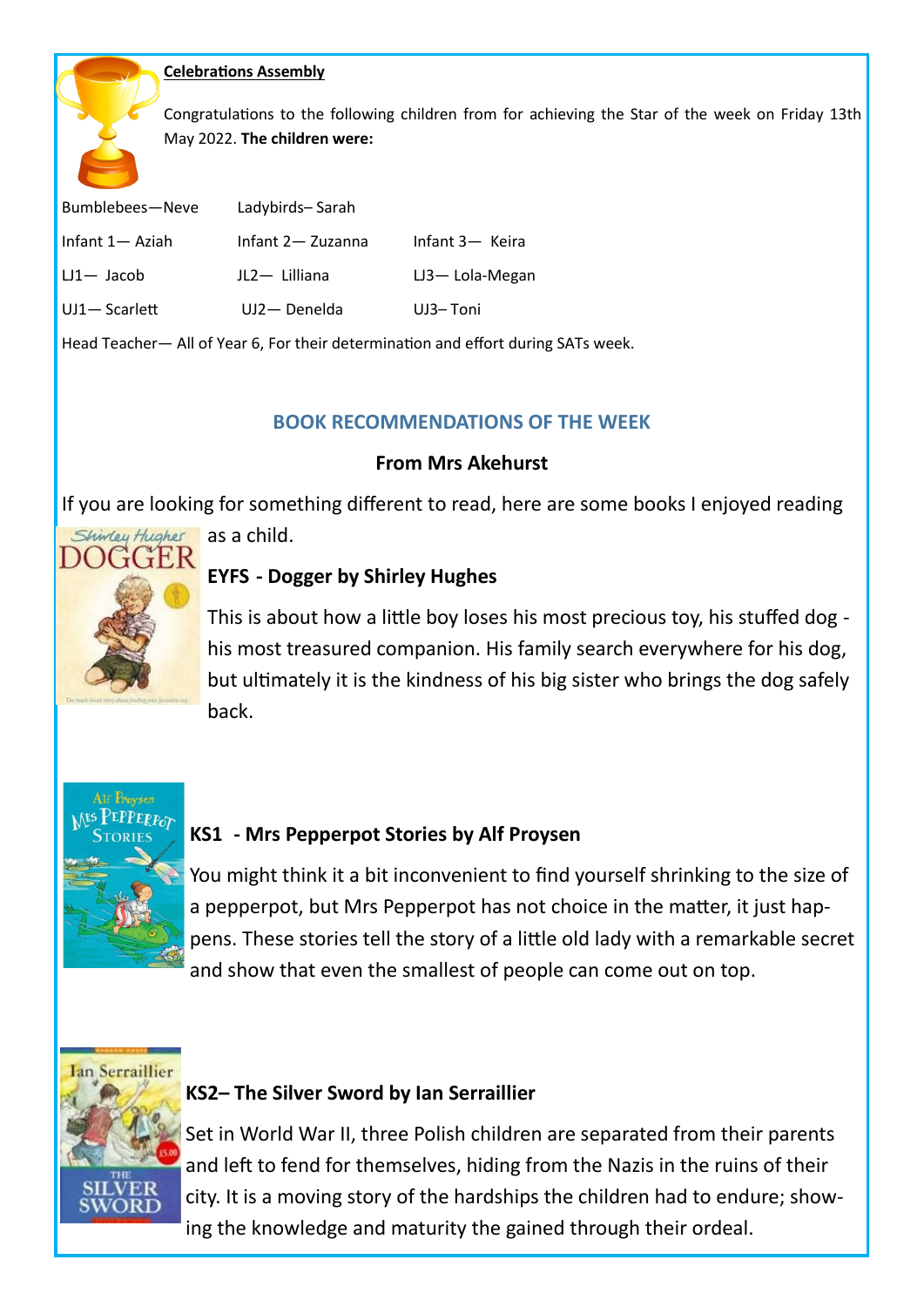### **Swimming Pool**

Unfortunately due to the cost of oil and chlorine it is not feasible for us to run the swimming pool at St Mary's School this summer. In addition to this, there is significant maintenance work that needs to be completed, to ensure that the Swimming Pool is safe to use.

#### **Dates for the Diary**

Week commencing 23rd May: 27th May: Year 6 at PGL

#### **Sunday 29th May: May Procession 11am Mass at St Joseph's Church**

Monday 6th June: Inset

Friday 24th June: Inset

#### **Saturday 25th June: Summer fayre**

Wednesday 29th June: Peter and Paul (Evening Mass to celebrate 150 Years of St Mary's).

Thursday 30th June: Sports Day (reserve date 7th July) - all morning.

Wednesday 13th July: Y6 retreat (10am mass at St Joseph's)